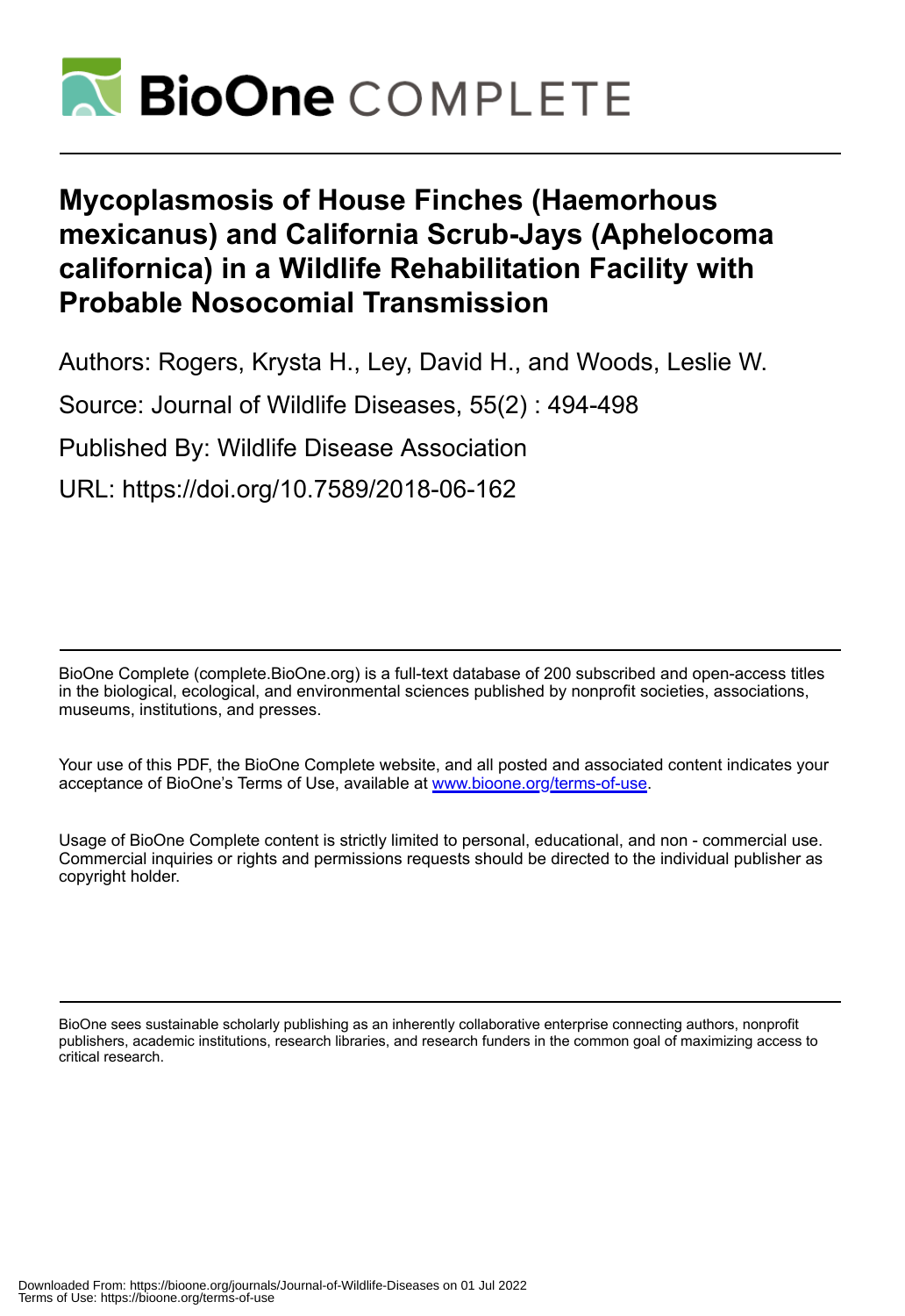## Mycoplasmosis of House Finches (Haemorhous mexicanus) and California Scrub-Jays (Aphelocoma californica) in a Wildlife Rehabilitation Facility with Probable Nosocomial Transmission

Krysta H. Rogers,<sup>1,4</sup> David H. Ley,<sup>2</sup> and Leslie W. Woods<sup>3</sup> <sup>1</sup>Wildlife Investigations Laboratory, California Department of Fish and Wildlife, 1701 Nimbus Rd., Suite D, Rancho Cordova, California 95670, USA; <sup>2</sup>Department of Population Health and Pathobiology, Mycoplasma Diagnostic and Research Laboratory, College of Veterinary Medicine, North Carolina State University, 1060 William Moore Dr., Raleigh, North Carolina 27607, USA; <sup>3</sup> California Animal Health and Food Safety Laboratory System, University of California, Davis, 620 W Health Sciences Dr., Davis, California 95616, USA; <sup>4</sup>Corresponding author (email: Krysta.Rogers@wildlife.ca.gov)

ABSTRACT: We describe an investigation of an outbreak of conjunctivitis in juvenile House Finches (Haemorhous mexicanus) and California Scrub-jays (Aphelocoma californica) at a central California, US wildlife rehabilitation facility. In late May 2015, the facility began admitting juvenile finches, the majority with normal eyes at intake. In June, with juvenile finches already present, the facility admitted juvenile scrub-jays, all with normal eyes at intake. In July, after conjunctivitis was observed in increasing numbers of juvenile finches and scrub-jays, carcasses were submitted for postmortem examination. Histopathology of five finches and three scrub-jays identified lymphocytic infiltrates in the ocular tissues. Conjunctival swabs from 87% (13/15) finches and 33% (4/12) scrub-jays were PCRpositive for Mycoplasma gallisepticum. One finch and two scrub-jays were PCR-positive for Mycoplasma synoviae. Additionally, gene sequencing (16S ribosomal RNA and 16S-23S intergenic spacer region) identified Mycoplasma sturni from 33% (3/9) scrub-jays. This outbreak of conjunctivitis suggested that M. gallisepticum-infected juvenile finches admitted to and maintained in a multispecies nursery likely resulted in transmission within the facility to healthy juvenile finches and scrub-jays. Evidence of other Mycoplasma spp. in finches and scrub-jays indicates that these species are susceptible to infection and may act as carriers. This outbreak highlighted the need for effective triage and biosecurity measures within wildlife rehabilitation facilities.

Key words: California Scrub-jay, House Finch, Mycoplasma gallisepticum, Mycoplasma sturni, Mycoplasma synoviae, wildlife rehabilitation facility.

A wildlife rehabilitation facility in central California, US, admitted 8–10 adult House Finches (Haemorhous mexicanus) with conjunctivitis between February and April 2015. In late May and continuing through July 2015, with none of the adult finches present, the facility admitted nestling to near-fledgling finches. The majority had normal eyes at intake; the few with conjunctivitis at intake were euthanized upon admission. Apparently healthy juvenile finches developed conjunctivitis 6–10 d (mean  $\pm$  SE: 6.3 $\pm$ 1.2; n=7) after admission; early in the outbreak some were treated with gentamicin ophthalmic solution prior to euthanasia. Between June and July 2015, the facility admitted nestling to nearfledgling California Scrub-jays (Aphelocoma californica), all with normal eyes at intake, and housed them in a multispecies nursery that included the juvenile finches. Juvenile scrubjays developed conjunctivitis 5–46 d  $(24.8\pm3.6; n=12)$  after admission. In total, the center admitted 286 finches and 270 scrub-jays between January and December 2015. Ultimately, all birds exhibiting conjunctivitis were deemed nonreleasable and were euthanized.

In July 2015, after observing increased incidence of conjunctivitis in juvenile finches and scrub-jays in their nursery, the facility submitted frozen  $(-20)$  C carcasses of 15 finches and 12 scrub-jays to the California Department of Fish and Wildlife's Wildlife Investigations Laboratory (WIL; Rancho Cordova, California). Of these, five finches (A–E) and three scrub-jays (A–C) were thawed overnight at 4 C and submitted to the California Animal Health and Food Safety Laboratory (Davis, California) for postmortem examination. Gross lesions in the five finches included conjunctivitis, dark-pink wet lungs, and red-tinged fluid in the trachea; sex was not determined. Histopathology on three of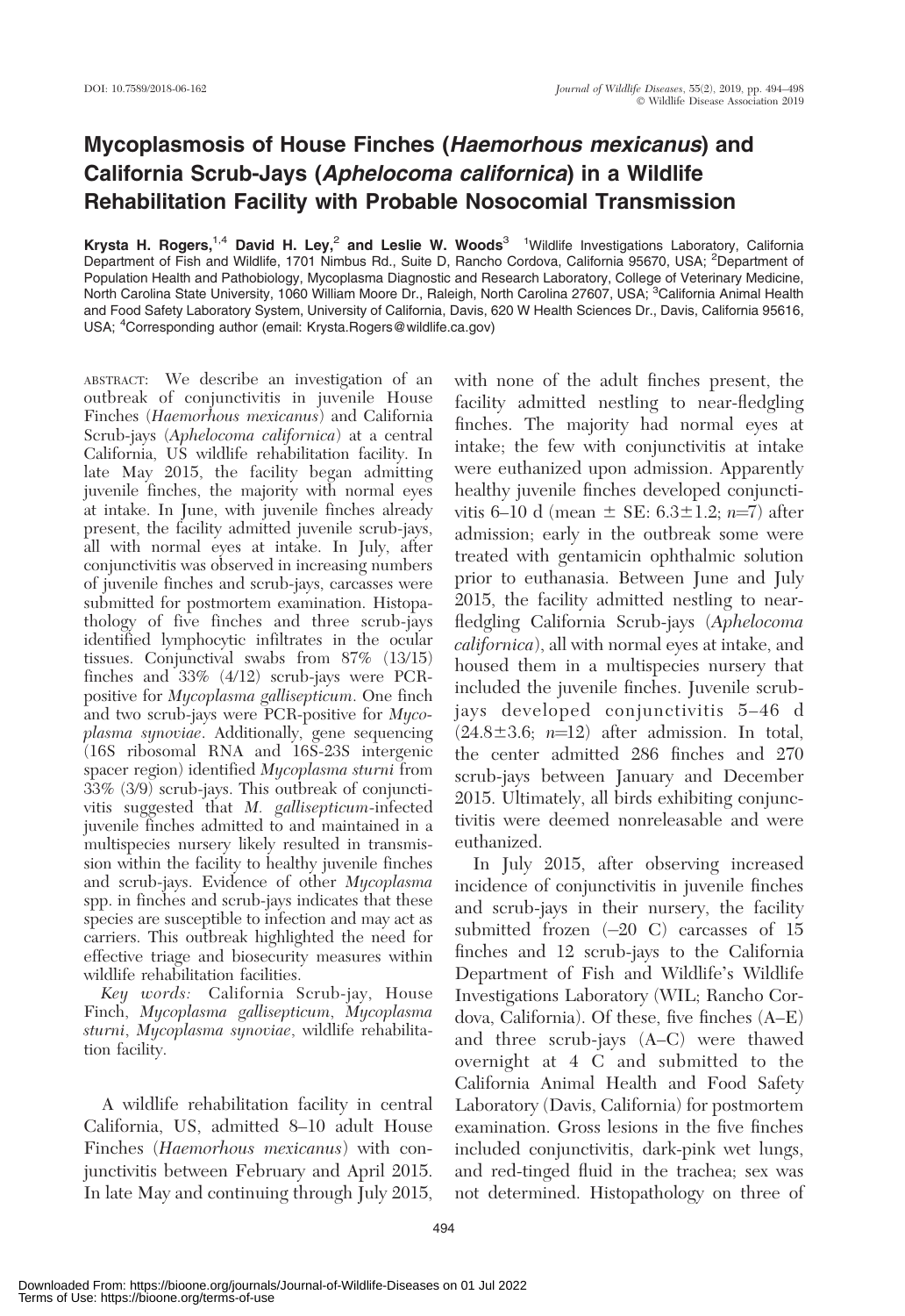these finches (A–C) identified multifocal lymphocytic infiltrates subtending the mucosal epithelial conjunctiva of the eyelids. Conjunctival and tracheal swabs were tested by real-time PCR (qPCR) for Mycoplasma gallisepticum (MG) and Mycoplasma synoviae (MS) using Idexx MG DNA and Idexx MS DNA kits (Idexx Laboratories, Westbrook, Maine, USA), respectively, according to the manufacturer's instructions; sequencing for the detection of other *Mycoplasma* spp. was not performed. Molecular diagnosis for MG and MS was based on quantification cycle (Cq) according to the manufacturer's instructions where reaction with  $Cq = \leq 40$  was positive,  $Cq=40$  was suspect, and no  $Cq$  was negative. Finches C, D, and E were positive and A and B were suspect for MG; all were negative for MS (Table 1). Aerobic bacteria by culture, Chlamydophila spp. by florescent antibody, and Salmonella spp., West Nile virus, and avian influenza by PCR were not detected.

Gross findings for the three scrub-jays (A– C) included wet periocular feathers, unilateral swollen eyelids, wet lungs, and enlarged livers, spleens, and bursas of Fabricius. Scrub-jay A was male; B and C were females. Microscopically, there were necrotic submucosal lymphoid tissue infiltrates in the eyelids. The spleen of scrub-jay A and the vascular lumina of scrub-jay C contained numerous leukocytes with intracellular protozoa (presumptive Leucocytozoon spp.). All three scrub-jays were negative for MG; scrub-jay A was positive and B and C were negative for MS (Table 1). Enterococcus faecium was detected by aerobic bacterial culture of a lung swab from scrub-jay B. Chlamydophila spp., Salmonella spp., West Nile virus, and avian influenza were not detected.

Of the remaining 10 finches (F–O) and nine scrub-jays (D–L) retained at WIL, the carcasses were thawed overnight at 4 C and eye lesions scored  $0-3$ :  $0=$ normal, 1=mild, 2=moderate, and 3=severe (Sydenstricker et al. 2006). Three swabs per bird (left and right conjunctiva, choana) were collected with flocked nylon swabs (FLOQSwabs, Copan Diagnostics, Murrieta, California, USA) and

shipped overnight on cold packs to the Mycoplasma Diagnostic and Research Laboratory, North Carolina State University (Raleigh, North Carolina) for molecular diagnostics. At the Mycoplasma Diagnostic and Research Laboratory, swabs were stored overnight at 4 C. Swabs from each bird were pooled and inoculated into 0.8 mL of phosphate-buffered saline. The DNA was extracted from 0.2 mL of each pooled phosphate-buffered saline sample and purified (QIAamp DNA Mini Kit, Qiagen, Valencia, California, USA). Real-time PCR for MG and MS was performed using Idexx MG DNA and Idexx MS DNA kits (Idexx Laboratories), respectively, according to the manufacturer's instructions. Real-time PCR for Mycoplasma spp. was performed using primers to the 16S ribosomal RNA gene and 16S-23S intergenic spacer region (Ley et al. 2012). Amplicons were sequenced (Eton Bioscience, San Diego, California, USA) and compared with 16S ribosomal RNA and nucleotide collection sequences, respectively, in GenBank.

Finches typically had bilateral conjunctivitis with a mean eye lesion score (left eye+right eye) of  $3\pm0.3$  (n=10) while scrub-jays had unilateral conjunctivitis with a mean eye lesion score of  $2\pm 0.3$  (n=9; Table 1). Mycoplasma gallisepticum was identified from all 10 finches and four of nine scrub-jays; four scrub-jays were suspect for MG (Table 1). Also identified were MS and Mycoplasma sturni (Table 1).

Conjunctivitis caused by MG first emerged in 1994 in free-ranging House Finches in their introduced range in eastern US (Ley et al. 1996) and, by 2004, MG had been isolated from House Finches in their native western range (Ley et al. 2006). Since emergence, MG outbreaks have been recognized annually in House Finch populations (Hartup et al. 2001), and MG has been isolated from a diversity of wild bird species (Ley et al. 2016). In the MG outbreak investigated here, admissions of juvenile finches did not overlap temporally with adults in the rehabilitation facility; as such, it is probable that at least some juveniles were infected by their parents in the nest prior to admission (Hartup and Kollias 1999).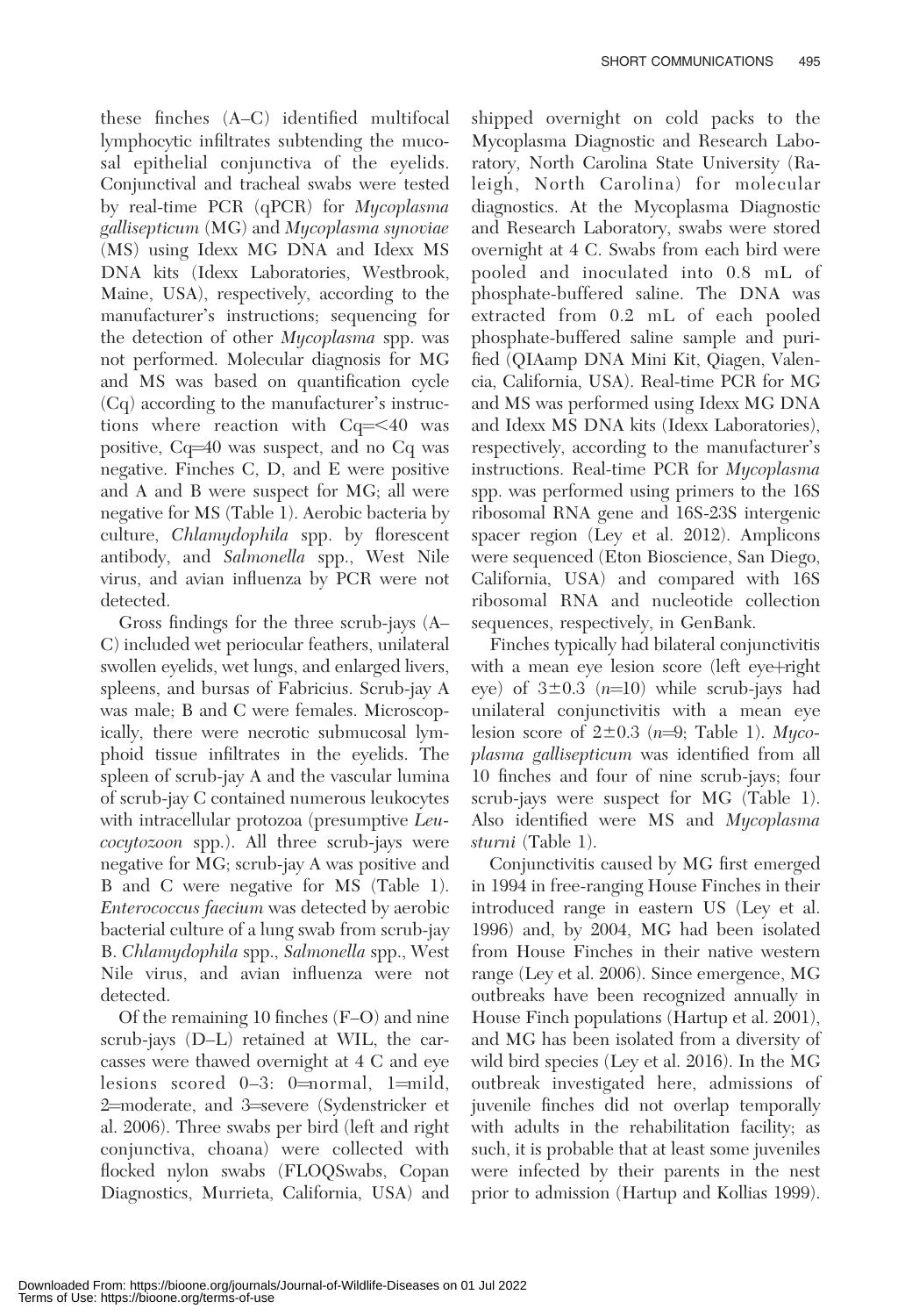TABLE 1. Eye lesion scores and Mycoplasma spp. identified from House Finches (Haemorhous mexicanus) and California Scrub-jays (Aphelocoma californica) during a conjunctivitis outbreak in a wildlife rehabilitation facility in central California, USA, between May and July 2015. Mycoplasma gallisepticum and Mycoplasma synoviae were identified by species-specific real-time PCR (qPCR), where quantification cycle  $(Cq)$ : <40=positive, 40 suspect, no Cq=negative. Sequencing for the detection of other *Mycoplasma* spp. was performed at the MDRL using primers to the 16S ribosomal (r)RNA and 16S-23S intergenic spacer region. Molecular diagnosis was based on the combination of qPCR and sequence results.

| Species              | ID            | Eye lesion<br>score <sup>a</sup><br>Left.<br>right | Mycoplasma diagnosis <sup>b</sup> |            |                   |                      |                        |                        |
|----------------------|---------------|----------------------------------------------------|-----------------------------------|------------|-------------------|----------------------|------------------------|------------------------|
|                      |               |                                                    | Diagnostic<br>lab <sup>c</sup>    | MG<br>qPCR | <b>MS</b><br>qPCR | 16S rRNA<br>sequence | <b>ISR</b><br>sequence | Molecular<br>diagnosis |
| House Finch          | A             | ND                                                 | <b>CAHFS</b>                      | Suspect    | Negative          | <b>ND</b>            | ND                     | MG suspect             |
|                      | B             | ND                                                 | <b>CAHFS</b>                      | Suspect    | Negative          | <b>ND</b>            | ND                     | MG suspect             |
|                      | $\mathcal{C}$ | ND                                                 | <b>CAHFS</b>                      | Positive   | Negative          | <b>ND</b>            | <b>ND</b>              | MG                     |
|                      | D             | ND                                                 | <b>CAHFS</b>                      | Positive   | Negative          | <b>ND</b>            | ND                     | MG                     |
|                      | E             | ND                                                 | <b>CAHFS</b>                      | Positive   | Negative          | <b>ND</b>            | ND                     | M <sub>G</sub>         |
|                      | F             | 3, 1                                               | <b>MDRL</b>                       | Positive   | Negative          | MG                   | <b>MG</b>              | MG                     |
|                      | G             | 1, 1                                               | MDRL                              | Positive   | Negative          | ND                   | MG                     | MG                     |
|                      | H             | 1, 2                                               | <b>MDRL</b>                       | Positive   | Negative          | MG                   | MG                     | MG                     |
|                      | I             | 1, 2                                               | MDRL                              | Positive   | Suspect           | MG                   | MG                     | MG/MS suspect          |
|                      | J             | 2, 1                                               | <b>MDRL</b>                       | Positive   | Suspect           | MG                   | MG                     | MG/MS suspect          |
|                      | K             | 0, 2                                               | <b>MDRL</b>                       | Positive   | Positive          | MG                   | MG                     | MG/MS                  |
|                      | L             | 3, 2                                               | <b>MDRL</b>                       | Positive   | Negative          | MG                   | MG                     | MG                     |
|                      | M             | 2, 2                                               | <b>MDRL</b>                       | Positive   | Negative          | MG                   | MG                     | M <sub>G</sub>         |
|                      | N             | 1, 1                                               | <b>MDRL</b>                       | Positive   | Negative          | MG                   | MG                     | MG                     |
|                      | $\circ$       | 1, 1                                               | MDRL                              | Positive   | Negative          | ND                   | MG                     | MG                     |
| California Scrub-jay | A             | ND                                                 | <b>CAHFS</b>                      | Negative   | Positive          | <b>ND</b>            | ND                     | <b>MS</b>              |
|                      | B             | ND                                                 | <b>CAHFS</b>                      | Negative   | Negative          | ND                   | ND                     | Not determined         |
|                      | $\mathcal{C}$ | ND                                                 | <b>CAHFS</b>                      | Negative   | Negative          | <b>ND</b>            | ND                     | Not determined         |
|                      | D             | 1, 1                                               | MDRL                              | Suspect    | Negative          | ND                   | PQ                     | MG suspect             |
|                      | E             | 1, 1                                               | MDRL                              | Positive   | Negative          | Mst                  | <b>MG</b>              | MG/Mst                 |
|                      | F             | 1, 1                                               | <b>MDRL</b>                       | Suspect    | Negative          | ND                   | PQ                     | MG suspect             |
|                      | G             | 3, 0                                               | <b>MDRL</b>                       | Positive   | Negative          | <b>ND</b>            | <b>MG</b>              | MG                     |
|                      | H             | 0, 2                                               | MDRL                              | Suspect    | Negative          | Mst                  | MG                     | MG/Mst                 |
|                      | I             | 1, 0                                               | MDRL                              | Suspect    | Negative          | ND                   | PQ                     | MG suspect             |
|                      | J             | 1, 0                                               | <b>MDRL</b>                       | Negative   | Negative          | Mst                  | pq                     | Mst                    |
|                      | K             | 1, 0                                               | <b>MDRL</b>                       | Positive   | Negative          | <b>ND</b>            | <b>MG</b>              | MG                     |
|                      | L             | 1, 3                                               | MDRL                              | Suspect    | Positive          | MS                   | PQ                     | MG suspect/MS          |

<sup>a</sup> Eye lesion score:  $0 =$  normal;  $1 =$  mild;  $2 =$  moderate;  $3 =$  severe; ND = not done.

 $b$  ISR = intergenic spacer region; ND = not done; MG = M. gallisepticum; MS = M. synoviae; PQ = poor quality; Mst = Mycoplasma sturni.

<sup>c</sup> CAHFS = California Animal Health and Food Safety Laboratory (Davis, California); MDRL = Mycoplasma Diagnostic and Research Laboratory (Raleigh, North Carolina).

The lack of clinical signs at intake prompted rehabilitation personnel to place the juvenile finches in the nursery where juvenile House Sparrows (Passer domesticus), scrub-jays, American Crows (Corvus brachyrhynchos), Yellow-billed Magpies (Pica nuttalli), Northern Mockingbirds (Mimus polyglottos), American Robins (Turdus migratorius), and

European Starlings (Sturnus vulgaris) were housed. In the nursery, up to six similar-aged juveniles of a single species were contained in a plastic mesh enclosure  $(56\times41\times25$  cm) on shelving along two near-perpendicular walls. Enclosures were stacked four-high and twowide for each of the species, which helped expedite the multiple feedings required each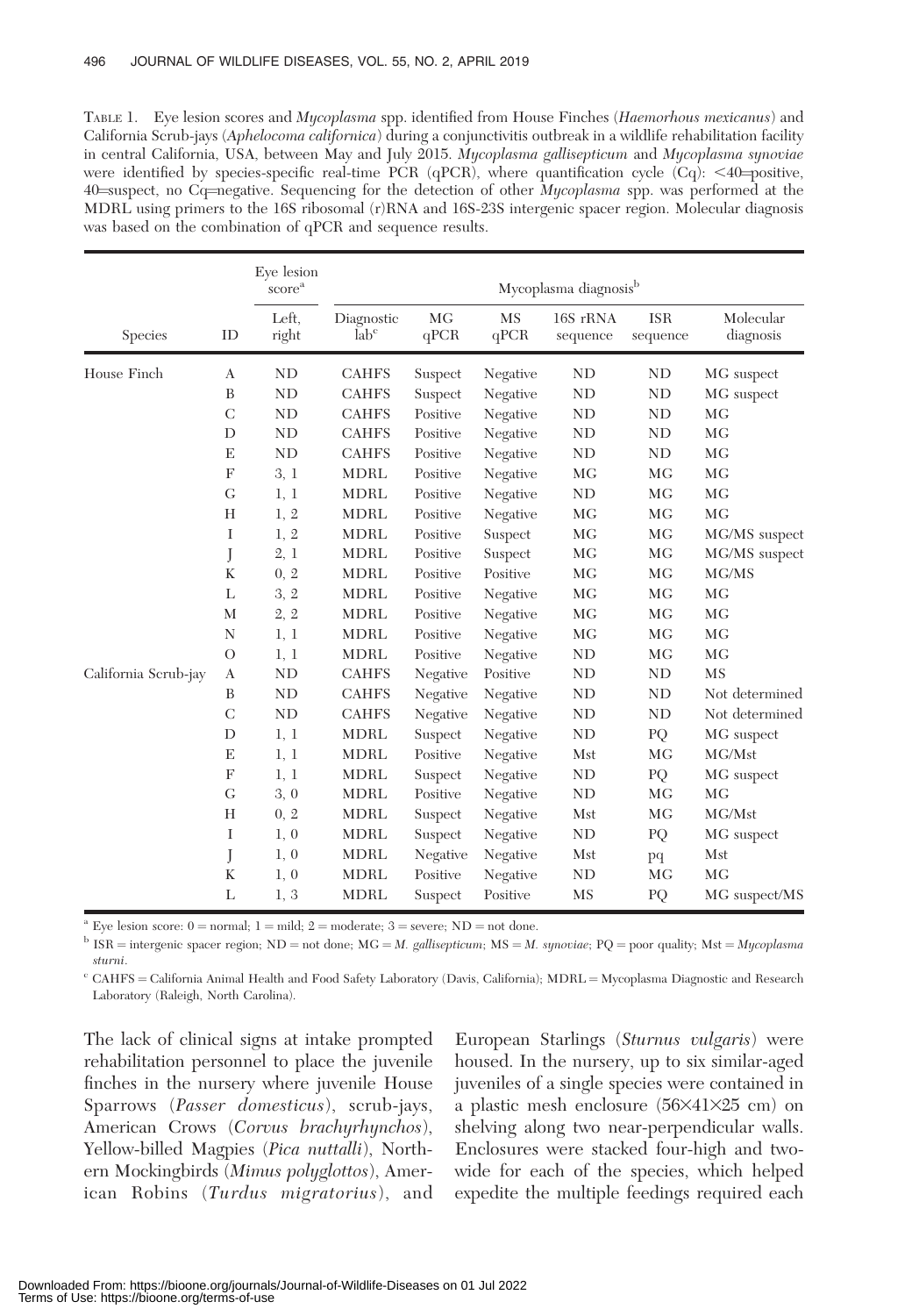day. Each enclosure was disinfected with a quaternary ammonium compound between groups of juveniles and separate food and feeding utensils were assigned to each group. However, the juveniles within each species were fed consecutively, always beginning with House Finches. Transmission of MG has been demonstrated to occur through direct contact (Farmer et al. 2002), aerosol (Beard and Anderson 1967), and fomites (Dhondt et al. 2007a). The multispecies nursery would have allowed many opportunities for the transmission of MG from infected juvenile finches to uninfected juvenile finches (Dhondt et al. 2007b) and scrub-jays, and possibly to other species. Although the rehabilitation facility has biosecurity protocols to minimize transmission of pathogens between groups of juveniles and among the different species, the placement of multiple species into a single room likely increased the probability of crossspecies transmission and disease outbreak. Ideally, species at high risk for MG, such as House Finches, should be housed separately from other avian species. When possible, new admissions should be isolated for 30 d (Dhondt et al. 2008) before placement with the general population. In situations where birds cannot be effectively isolated, to prevent nosocomial infections euthanasia should be considered for species at high risk for MG infection.

Conjunctivitis was not observed in the other avian species housed in the nursery, although no sampling was conducted. Thus, the source of the M. sturni and MS remains undetermined. Mycoplasma sturni has been isolated previously from crows, robins, and starlings with and without conjunctivitis (Forsythe et al. 1996; Wellehan et al. 2001). During the outbreak in the rehabilitation facility, M. sturni was identified from three scrub-jays. The fact that the scrub-jays had clinical signs suggests they are susceptible to infection; however, two were coinfected with MG. Research is needed to determine if clinical M. sturni infections occur in free-ranging scrub-jays.

The identification of MS is surprising because MS is primarily known to infect domestic poultry and has only been isolated from Wild Turkeys (Meleagris gallopavo; Fritz et al. 1992), although the findings presented here suggested some passerine species may be susceptible. Mycoplasma synoviae was identified in one finch and two scrub-jays with conjunctivitis; however, one finch and one scrub-jay were coinfected with MG. It is unknown if MS infection alone would result in conjunctivitis or if finches and scrub-jays may act as subclinical carriers. Although MS was identified in a single scrub-jay with conjunctivitis, the presence of mycoplasmas other than MG was not evaluated in this individual. The use of species-specific PCR for MG and MS, combined with Mycoplasma genus PCR and gene sequencing, is important for the detection of multiple Mycoplasma spp. Experimental infection of disease-free birds may then help identify their roles as pathogens.

The outbreak of conjunctivitis in this rehabilitation facility highlights the need for best management practices such as those outlined in the Minimum Standards for Wildlife Rehabilitation (Miller et al. 2012). These practices should include effective triage and isolation procedures, cleaning and disinfection protocols, knowledge of species at risk for infections, and prompt investigation and diagnosis when a disease outbreak occurs. Instituting these practices may be challenging for facilities operating with minimal personnel on limited budgets; however, they are vital to maximize patient care. Since refining their management practices, including the complete isolation of House Finches from other avian species, the rehabilitation facility has experienced no further conjunctivitis outbreaks even though WIL continues to document annual mycoplasmosis outbreaks in freeranging wild birds in California.

We thank the wildlife rehabilitation facility staff for alerting us to this outbreak and their willingness to collaborate both during and after the investigation. This work was partially supported by a National Institutes of Health grant 5R01GM105245.

## LITERATURE CITED

Beard CW, Anderson DP. 1967. Aerosol studies with avian mycoplasma. I. Survival in the air. Avian Dis 11: 54–59.